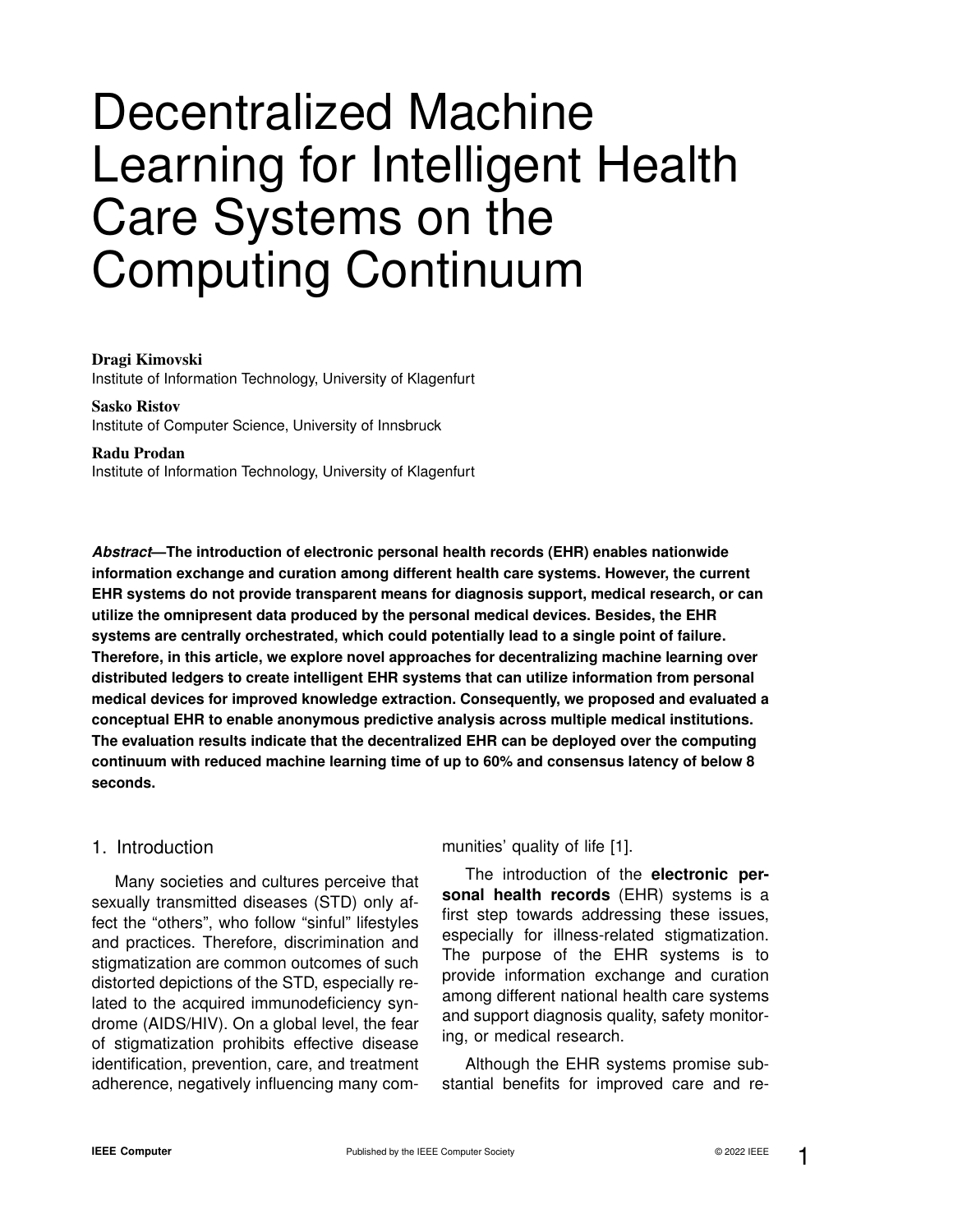duced healthcare costs, there are unforeseen difficulties related to privacy and limited diagnosis-related functionalities. The essential barriers that limit the usability and application of the EHR systems are:

- Utilization of central control and orchestration, which could potentially lead to a single point of failure, exposing of private information and hindered interoperability;
- Storing personal data in the hands of a single institution, hindering the data's privacy and limiting knowledge extraction and processing;
- Limited integration with available personal medical **Internet of Things (IoT)** devices, such as heart rate monitors or blood sugar sensors;
- Inability to utilise highly heterogeneous set of computing resources.

Consequently, the EHRs do not allow intelligence to be injected into the process of medical data analysis. This is primarily due to the lack of basic approaches for supporting decentralized management and transparent integration with medical IoT devices.

Recently, the so-called **computing continuum** [2] that federates the cloud services with emerging fog and edge resources, presented a relevant computing alternative for supporting the next generation EHR systems. The computing continuum provides a vast heterogeneity of computational and communication resources, which can allow lowlatency communication for fast decision making close to the data sources and substantial computing resources for a complex data analysis. The distributed nature of the computing continuum, further embrace the utilization of **machine learning (ML)** for the creation of intelligent systems and their federation through **distributed ledger technologies (DLT)**. It, therefore, promises transparent integration of the omnipresent IoT data, coming for various personal medical sensors. These technologies promise to be the next disruptive ones and eventually enable intelligently controlled healthcare systems with better societal involvement. The execution of ML over the computing continuum and the integration with DLTs can make the EHR system personalized, enable transparent integration of IoT devices, and urge active participation of the patients and the medical professionals in the healthcare system. Ultimately, it opens the possibility for training ML algorithms for predictive analysis with medical data belonging to one patient and using the trained models to aid another patient's treatment.

We, therefore, discuss in this article intelligent computational approaches for anonymous analysis of medical information across the computing continuum by creating a decentralized ML overlay for model training in a DLT network.

To support such a decentralized EHR system, we explore the possibility for:

- Creating a decentralized ML network with multi-party computation for secure nonproprietary model training;
- Cross-patient predictive analysis for therapy assessment and research with data acquired from medical IoT devices;
- Transparent orchestration of the EHR system over heterogeneous resources across the computing continuum.

As a proof-of-concept, we propose a decentralized conceptual EHR system that uses ML models for anonymous predictive analysis and evaluate it on a real-world computing continuum infrastructure.

# 2. Related work

2.1. DLTs and decentralized ML for Healthcare Applications

The support for the future decentralized platforms for medical data analysis with autonomous practices is being researched extensively. In the literature, the work [3] proposes a cross-institutional healthcare predictive model for quality improvement initiatives by predicting the risk of re-admission of a group of patients using data from multiple institutions. This approach sets the ground for developing privacy-preserving ML technology in a DLT. Furthermore, [4] provides an initial medical data management approach through DLT, empowering patients and fighting counterfeit drugs in the pharmaceutical industry.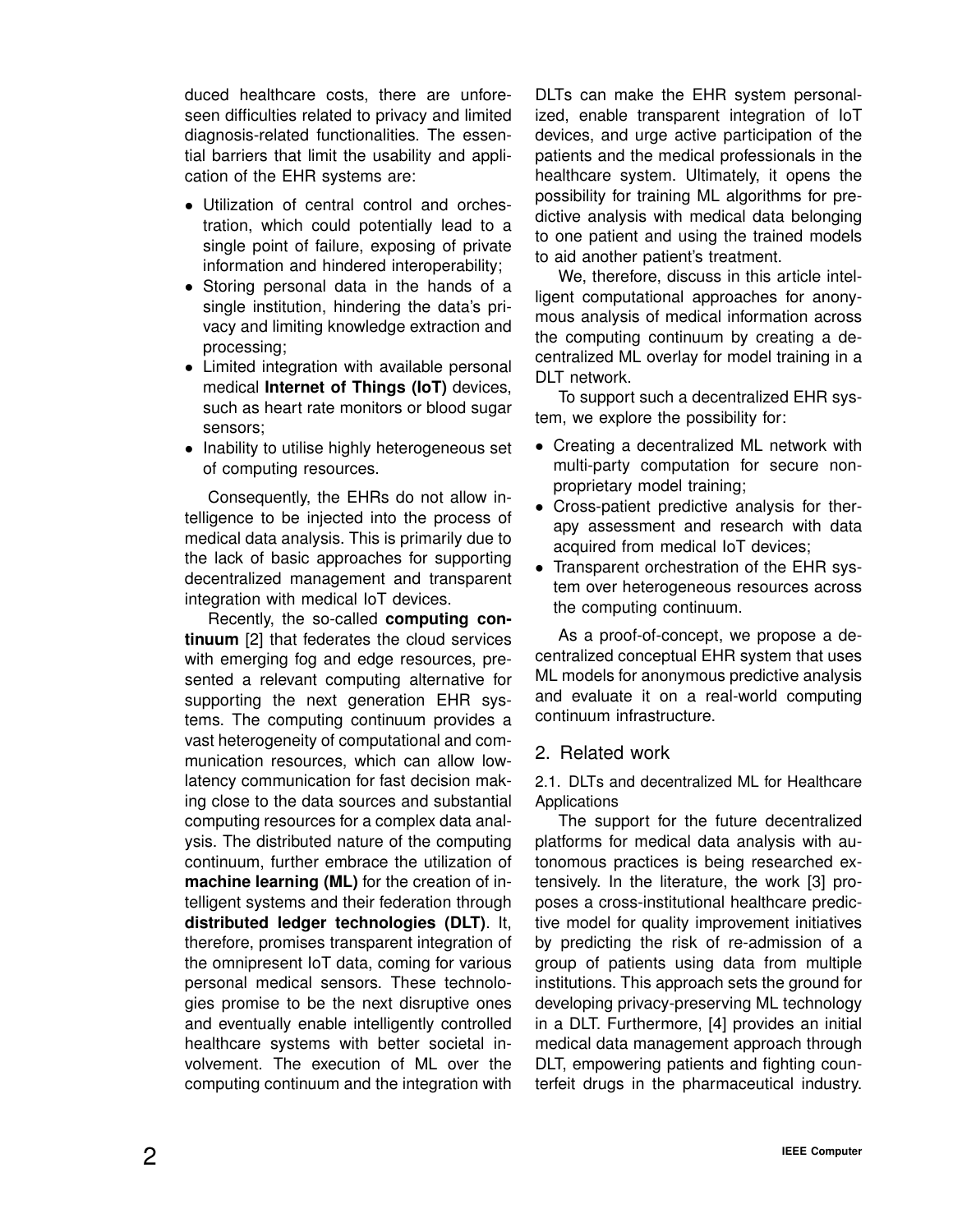Recently, a feasibility study, presented in [5], explores the idea of applying federated learning for secure multi-institutional data analysis with multiple local models coordinated by a centralized aggregation server. Although the concept is promising, it still requires a centralized model to gather all updates prone to failures and centralised decisions.

OmniPHR [6] proposed a novel DLT-based architecture for distributed and interoperable EHR architecture. The approach allows unified viewpoint of the personal medical information between the patients and the healthcare providers. Furthermore, [7] describes prototype implementation of the OmniPHR architectural model and presents evaluation of the scalability of the approach in terms of integrated production ready databases with information from 40,000 adult patients.

The industry has also explored the utilization of blockchain for private data storage and management. GemOS [8] provides a platform for discovering and sharing disparate data tied to unique identifiers, enabling connection of data sources from different systems on a common ledger and creating proofs-ofexistence with verifiable data integrity.

#### 2.2. Decentralized ML across the computing continuum

Limitations in the hospital infrastructures' computational capabilities pose serious problems for deploying ML systems in a decentralized manner. Therefore, the computing continuum has been recently considered as suitable computing infrastructure, capable to meet the conflicting requirements of the EHR systems.

More concretely, the authors in [9] introduce a novel gradient-based training concept for distributed ML models without external computing services over multiple edge resources. The edge devices train the local models with local data coming from multiple IoT and medical devices, which is finally aggregated on one device. The work in [10] presents a novel tree-based ML algorithm, called Bonsai, for efficient prediction on edge and fog devices, close to the IoT devices, which maintains acceptable prediction accuracy while minimizing the model size and the prediction costs. Furthermore, [11] presents a distributed learning approach that complements the cloud for providing privacy-aware and efficient analytics. The algorithm divides the deep learning model into multiple smaller ones, which can be placed on the available edge devices, while maintaining a central part of the model in the cloud. Moreover, [12] presents an application of a deep learning algorithm for medical images analysis that uses fixed-point arithmetic, which can finetune the analytic algorithm based on medical image segment and the available computing resources on the device.

## 3. Technological gaps

Based on the related work analysis we identified three research technological gaps.

3.1. Gap 1: Centralized control of the medical data and the ML models.

Due to privacy concerns, the medical institutions manage their data locally, which often leads to inefficient data propagation. This hinders the possibility of training ML algorithms for predictive analysis with medical data belonging to one patient and using the trained models to aid another patient's treatment. The current attempts to integrate ML and IoT with EHR systems, such as federated learning, which enables training across multiple geographically devices, already yielded promising results [13]. The role of federated learning for EHR systems is twofold: (i) it allows distribution of the training over the computing continuum resources, and (ii) it brings privacy in combination with the multiparty computing approach. However, even though these algorithms are distributed, they are centrally controlled and require maintenance of a centralized model, periodically updated by multiple local algorithms and potentially exposing private information. In such an environment, malicious federated learning actors can compromise the ML model by mimicking a local or contributing learner/model's role. Even worse, the central actor gathering the model updates (such as those used by Google or Amazon) may steer it towards own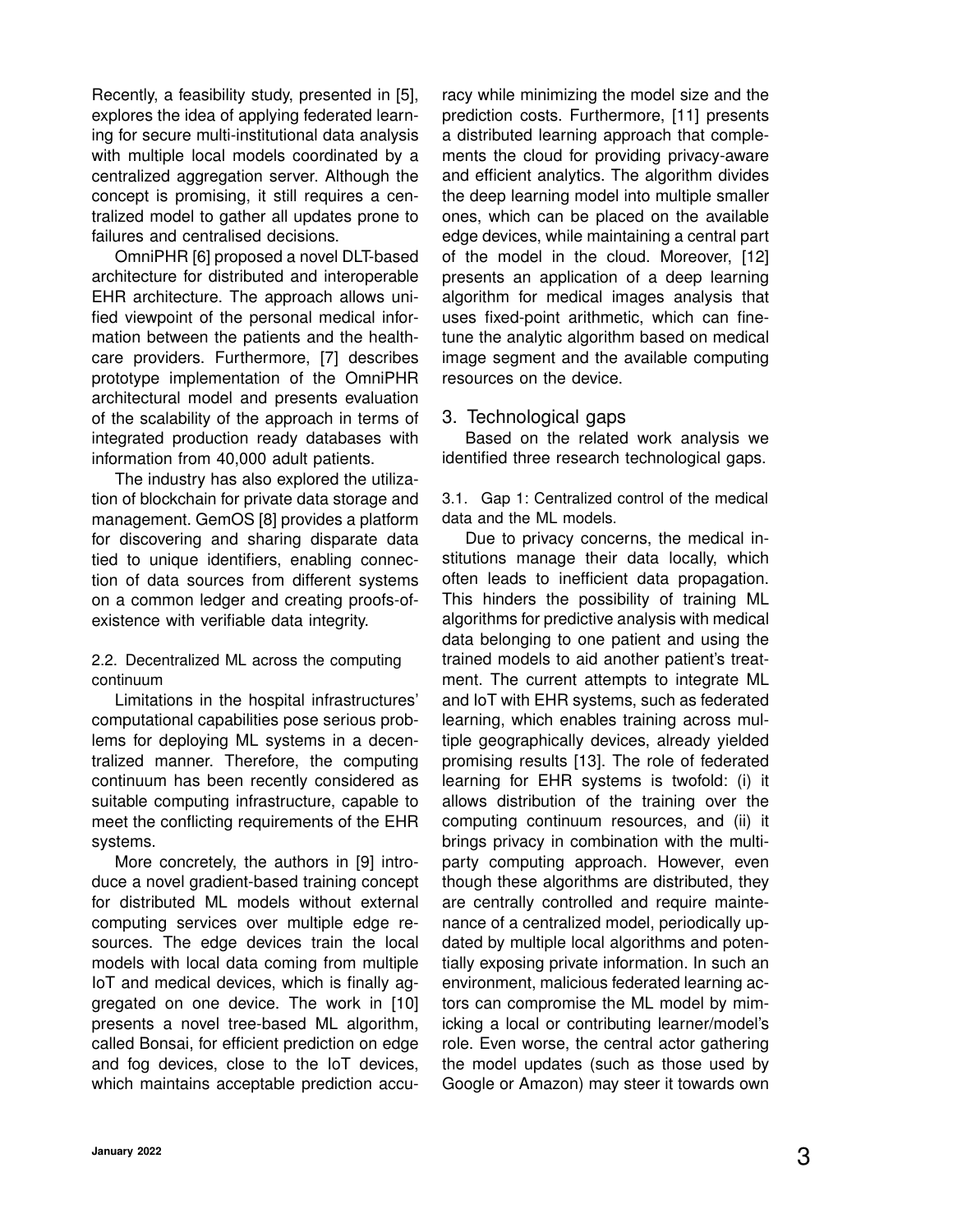personal interests that may be different than those of the contributors, i.e., put biases to the model.

To overcome the identified issues, it is essential to research permissioned DLT protocols for federating a set of ML models, with no need for centralized training and later inference, with three key benefits. Firstly, to improve users' control of the models with a secure relation to their data (or training information). Secondly, to enable control of information ownership, shared further down the federation of ML models through an adaptive state transition modeling. Thirdly, to enable anonymous sharing of parts of the ML models (set of rules or wights) between ML systems, with similar characteristics, in the overlay for further improvements.

3.2. Gap 2: Constrained predictive data analysis with limited IoT integration.

The training of decentralized ML models for predictive analysis of anonymous medical information across DLTs also faces serious challenges. One essential issue is to transparently classify one anonymous patient's medical data among various others through a decentralized collaboration of a set of local ML models (with similar characteristics/algorithms), logically located at different medical institutions. Besides, it is difficult to correlate and analyze millions of anonymous non-contextualized medical records produced by various devices, distributed into different locations with different attributes. In this scenario, it is difficult to identify if the data comes from different patients (or even different sensors belonging to the same patient), affecting the predictive analysis. Furthermore, the feasibility of training decentralized ML models for medical information analysis, research, and its integration with IoT devices has never been explored.

Therefore, it is important to explore decentralized approaches for the federation of ML training with guided analytics. The approach should address the problem of non-contextualized training data aggregation, knowledge extraction, and cognitive learning about users' medical and personal data in an anonymous manner. This could occur through a seamless coupling of ML predictive analysis algorithms on non-contextualized and anonymous medical information.

3.3. Gap 3: Insufficient computing resources and computationally inefficient DLT and ML solutions for Edge training.

The DLT and ML approaches are known to be computationally demanding [14]. However, in large-scale heterogeneous and fragmented environments where patient data spans across geographical boundaries, the important limiting factors are the insufficient computational resource and technical expertise. Concretely, the hospitals do not own a vast infrastructure, and the utilization of high-performance computing services is not always feasible. Furthermore, the employment of the local hospital infrastructure for decentralized ML training can lead to reduced accuracy of the ML model and errors during predictive analysis, especially if the medical data for training is generated by the IoT devices.

Therefore, we should address scalable approaches for efficient model updates in an ML overlay with an increasing number of learners/algorithms distributed across various physical locations. In practice, we should approach scalability, concerning the available resources across the computing continuum, from various angles such as latency for consensus and transaction validation time (e.g., model update). It is therefore essential to explore if we can sacrifice the ML model accuracy to allow execution on computing continuum resources connected directly to the personal medical IoT devices (such as heart rate or blood saturation monitors) or other medical equipment, which might not be directly accessible over the network.

## 4. Decentralized EHR system architecture

We propose a conceptual EHR system architecture, named STIGMA (see Figure 1). With the STIGMA system, the medical data always stays at the medical institutions and forms the local ML models, but only after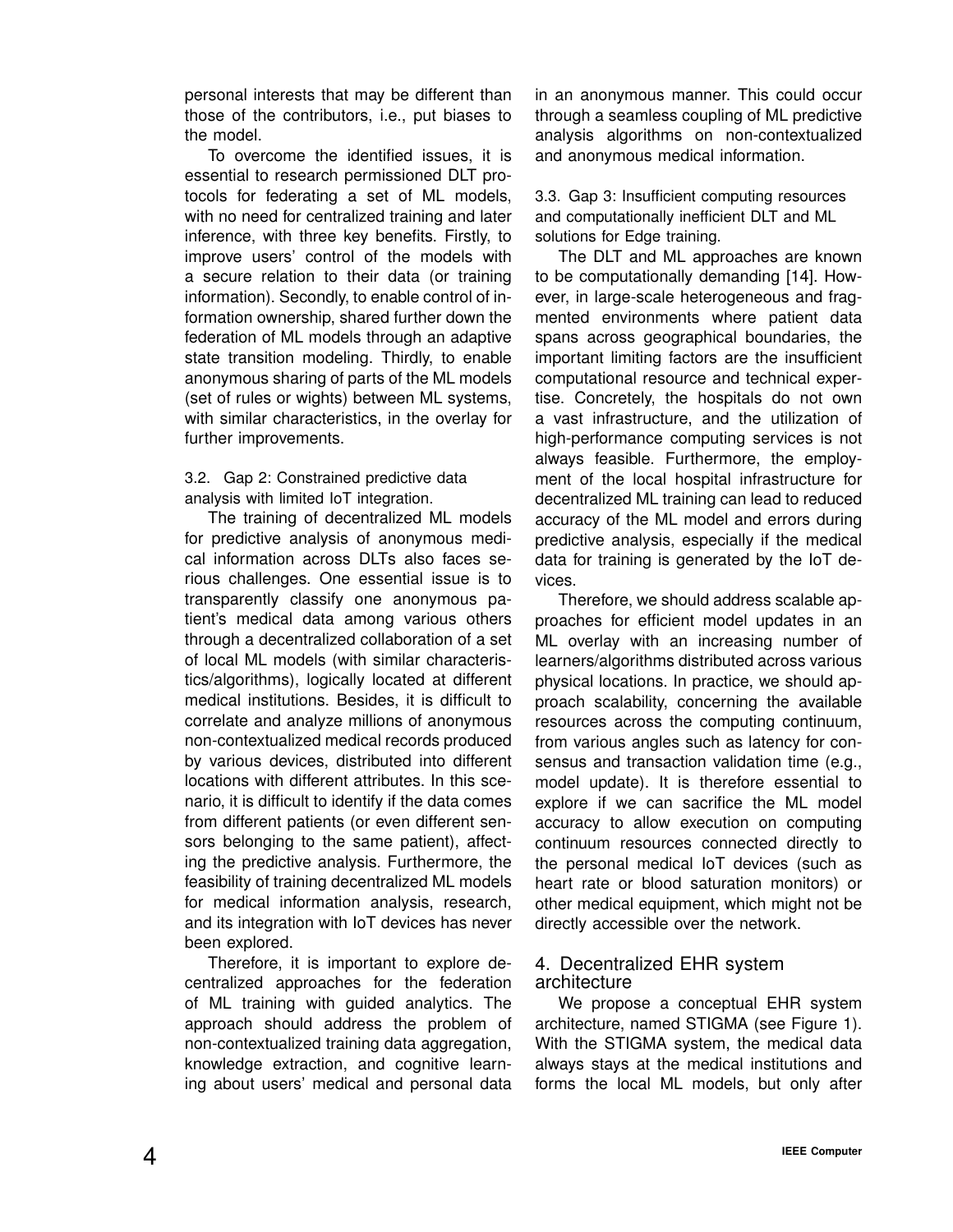performing anonymization. The medical professionals interact with the system through multi-modal diagnosis equipment, enriched with sensor data from personal IoT devices. The medical institutions can register in the STIGMA EHR systems by utilizing strictly defined protocols for interoperability as defined in [6]. The STIGMA EHR system performs in the following manner:

- 1) *Data Analysis* instance receives a direct multi-modal data stream (MRI, CT scans, IoT heart rate sensors, EEG sensors ...) of the medical procedures.
- 2) The data stream is afterward analyzed on the available computing continuum resources.
- 3) *Data Analysis* filters and anonymizes the data stream, which is then sent to the *Model Training* instance.
- 4) The *Model Training* instance applies ML algorithms to train a model on the available computing continuum resources.
- 5) After the model is trained, the *Model Training* instance utilizes the *Distributed Ledger* to registers the model (only as a pointer, without exposing the data) and checks for other suitable registered models.
- 6) Thereafter, if suitable models are found in the *Distributed Ledger* registry, *Model Training* contacts the model owners directly, i.e., other medical institutions, to receive rolling updates or exchange (share) relevant data for model improvement.
- 7) The STIGMA EHR system can only perform the rolling updates and the data sharing after a consensus (by voting) is reached among all medical institutions, federated by the *Distributed Ledger*.
- 8) The information is then used for improving the model, which is used to provide real-time support in diagnosing and therapy assessment and is again registered in the *Distributed Ledger*.

All of the above-mentioned steps are continuously managed and synchronized in a decentralized manner by the STIGMA EHR network. It logically forms a peer-to-peer group that maintains records on all transactions (model updates, inference performance data, and accuracy). The STIGMA EHR network also contains information for the available computing continuum resources (in terms of computing power and available ML models) at each medical institution. The EHR network, therefore, allows all parties of the system to confirm or reject any piece of data added to it, while no data can be deleted from it. This provides a full history of all transactions appeared on the DLT, giving to the EHR a method to insure the correctness of retrieved information.

4.1. ML overlays with decentralized medical data control

To support the creation of the decentralized STIGMA EHR, depicted in Figure 1, we research a DLT-based overlay for the federation of multiple medical institutions through the following actions, directly related to identified technological gaps:

**4.1.1. DLT for a decentralized federation of ML models in an overlay.** The STIGMA EHR system uses a permissioned [15] protocol to create an appropriate configurable and modular federating architecture addressing EHR systems' requirements for anonymous ML model updates with full control of the private data that does not leave the hospital infrastructure. It relies on scalable DLT management approaches capable of reaching consensus with a minimal number of communication steps with a limited number of ledgers in a permissioned environment.

**4.1.2. Model provenance for decentralized ML.** Another important aspect of the STIGMA EHR is data provenance, a key concept for supporting the ML-based analysis over decentralized networks, especially when data from IoT devices are used. It enables efficient access approaches that allow all participating ML models in the ML overlay to maintain a copy of the DLT and ensure the availability of the same version of truth. The DLT only contains the transaction logs referring to the ML model updates' fingerprints,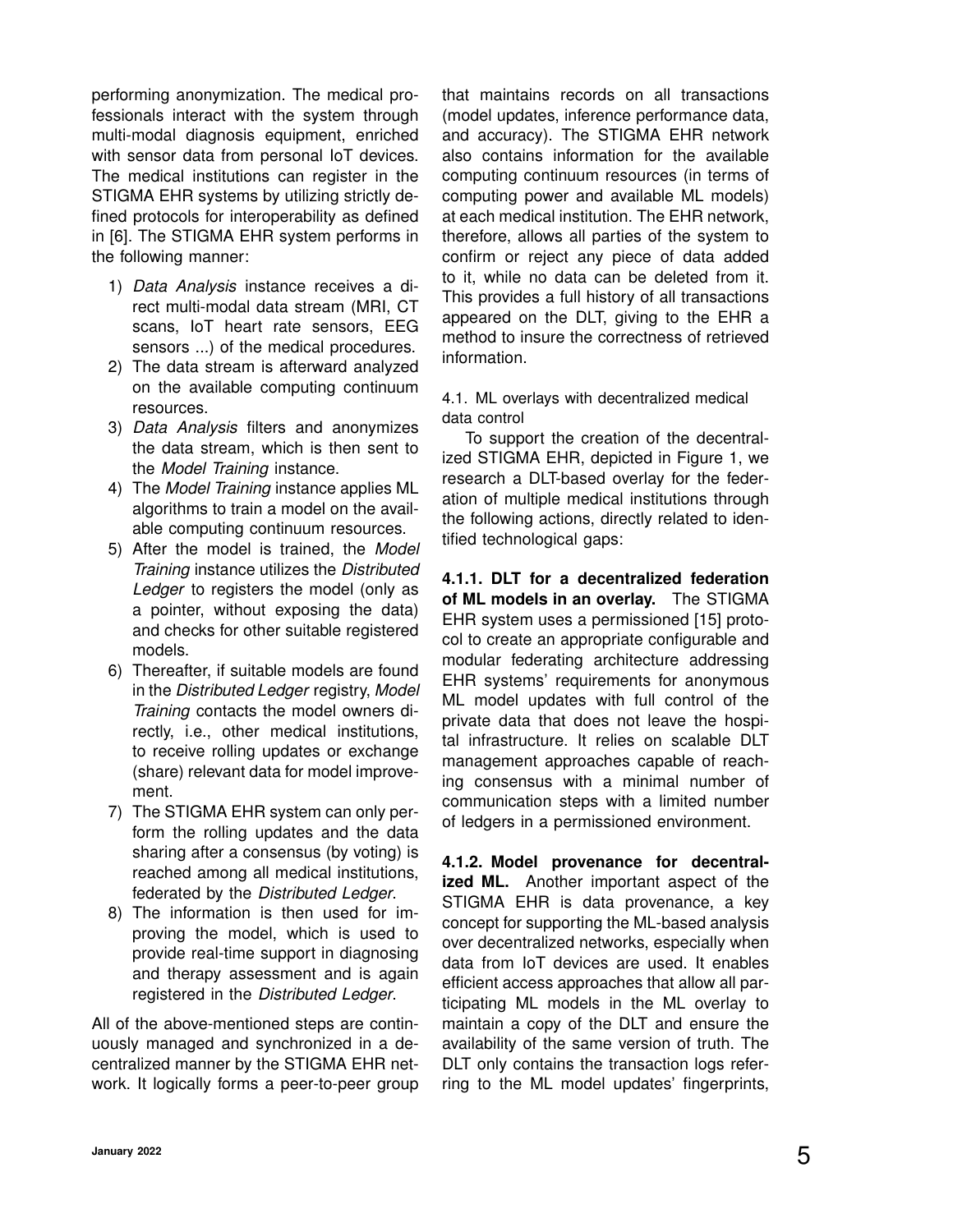



Figure 1: Conceptual architecture of the STIGMA EHR system.

exclusively stored in the hospital computing infrastructures, to reduce replication and network throughput.

4.2. Predictive data analysis with IoT integration.

**4.1.3. Data immutability and secure propagation of decentralized ML model updates with multi-party computation.** This aspect addresses the immutability and propagation of the ML models without violating data privacy during updates. It is used to publish, update and activate anonymous information exchange among the ML algorithms during model training across the overlay. Unfortunately, the current technologies are computationally inefficient, thus not allowing straightforward utilization of the DLTs for complex data sets. We, therefore, utilize the concept of multi-party computation [16] to enable computation on data from different providers. The other participating actors gain no additional information about each other's inputs, except what they learn from the ML model's collaborative output, i.e., decoupling the model from the training data.

Another important enabler for the deployment of the STIGMA EHR system is the cross-medical data analysis for improved diagnosis and therapy assessment through distributed ML with IoT medical devices integration. Therefore, we rely on the following solutions:

**4.2.1. Predictive analysis with decentralized ML.** The STIGMA EHR system utilizes approaches for automated ML reasoning with a distributed non- and cross-referenced data received from professional medical equipment and personal medical IoT devices. This process reduces uncertainty and mistrust by double-checking the validity of the information and their sources in potentially unpredictable environments. The approach enables shared knowledge and improves data acquisition from IoT devices.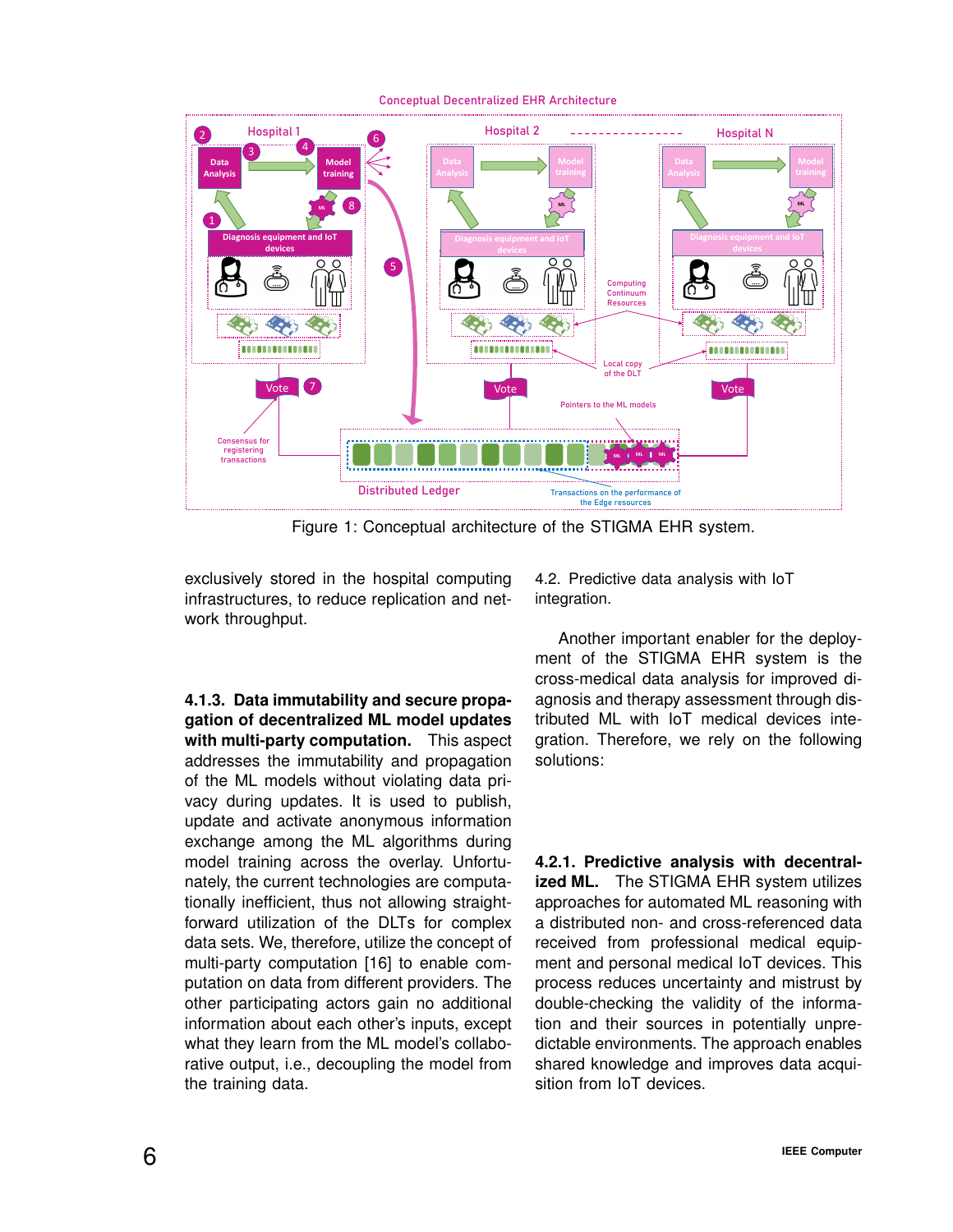4.3. Scalable ML and consensus on the computing continuum.

Multiple research works, such as Paxos and RAFT [17], agree on a single majority value (i.e., state transaction) with a reduced overhead and power requirements. Unfortunately, they still require large computational resources that a resource-constrained hospital infrastructure cannot provide, thus making the deployment of the STIGMA EHR system challenging. Therefore, we modify the current approaches to make them suitable for execution on computing continuum devices. To achieve this, the STIGMA EHR system assesses the complexity of the ML algorithms and the training data structure to select suitable resources in the computing continuum with higher computational capabilities, close to where the data resides in terms of the network distance. Then, based on the available hospital computational infrastructure, a decision is taken where to conduct the training and identify the accuracy level.

## 5. Real testbed evaluation

To validate the proposed conceptual EHR system, we deployed DLT-based ML systems on a real-world experimental testbed. We emulate the computing infrastructure of the medical institutions by using adequate cloud, fog, and edge resources, as described in Section 5.1. For the evaluation, we implemented the PAXOS 3-phase commit protocol, where each institution in the DLT network keeps track of the current changes. In order to allow execution on multiple heterogeneous systems, we developed the PAXOS protocol in Java 11.0.

#### 5.1. Physical testbed

We utilized a real computing continuum testbed, located at the University of Klagenfurt named *Carinthian Computing Continuum* (*C* 3 ) [18] to emulate a network of multiple medical institutions with limited computing capacities.

The *C* <sup>3</sup> encompasses heterogeneous resources, provided as containers or virtual machines, in multiple performance categories. We have, therefore, identified a subset of resources, usually available in hospitals (such as fog and private cloud infrastructures), and user specific devices (such as edge clusters composed of low-powered portable devices) to conduct the conceptual evaluation (See Table 1).

**Centralized Computing Infrastructures (CCI)** consists of virtualized instances provisioned on-demand from the Amazon Web Services (AWS). For the evaluation purposes we selected the m5a.xlarge and c5.large as general purpose instance powered by AMD EPYC 7000 processors at 2.5 GHz and Intel Xeon Platinum 8000 series processor at 3.6 GHz respectively.

**Fog Cluster (FC)** comprises resources from the local Exoscale (ES) cloud provider, which enables communication latency of  $\leq$ 12 ms and maximal bandwidth of  $\leq 10$  Gbps. For the evaluation purposes we identified ES Medium and ES Large instances, as described in Table 1.

**Edge Cluster (EC)** comprises five NVIDIA Jetson Nano (NJN) and 32 Raspberry Pi-4 single-board computers (RPi4). We installed Raspberry Pi OS (version 2020-05-27) on the RPi devices. We used  $\text{Linux}$ for Tegra (L4T) for the NJN resources. We utilized a managed 48-port layer-3 HP Aruba switch to interconnect all resources in the Edge cluster. The switch supports 1 Gbps per port with a latency of 3.8 µs and an aggregate data transfer rate of 104 Gbps. The Edge cluster is managed by the Edge Gateway System (EGS) based on a twelvecore AMD Ryzen Threadripper 2920X processor at 3.5 GHz and 32 GB of RAM, which is easily available in many medical and business environments. In cases when there are not sufficient resources available at the EC, the EGS is responsible to partially offload the execution of the compute processes to other computing continuum resources, including FC or CCI.

## 5.2. Experimental design

We designed four sets of experiments according to the characteristics of the conceptual decentralized EHR system and averaged the results over ten runs for statistical signif-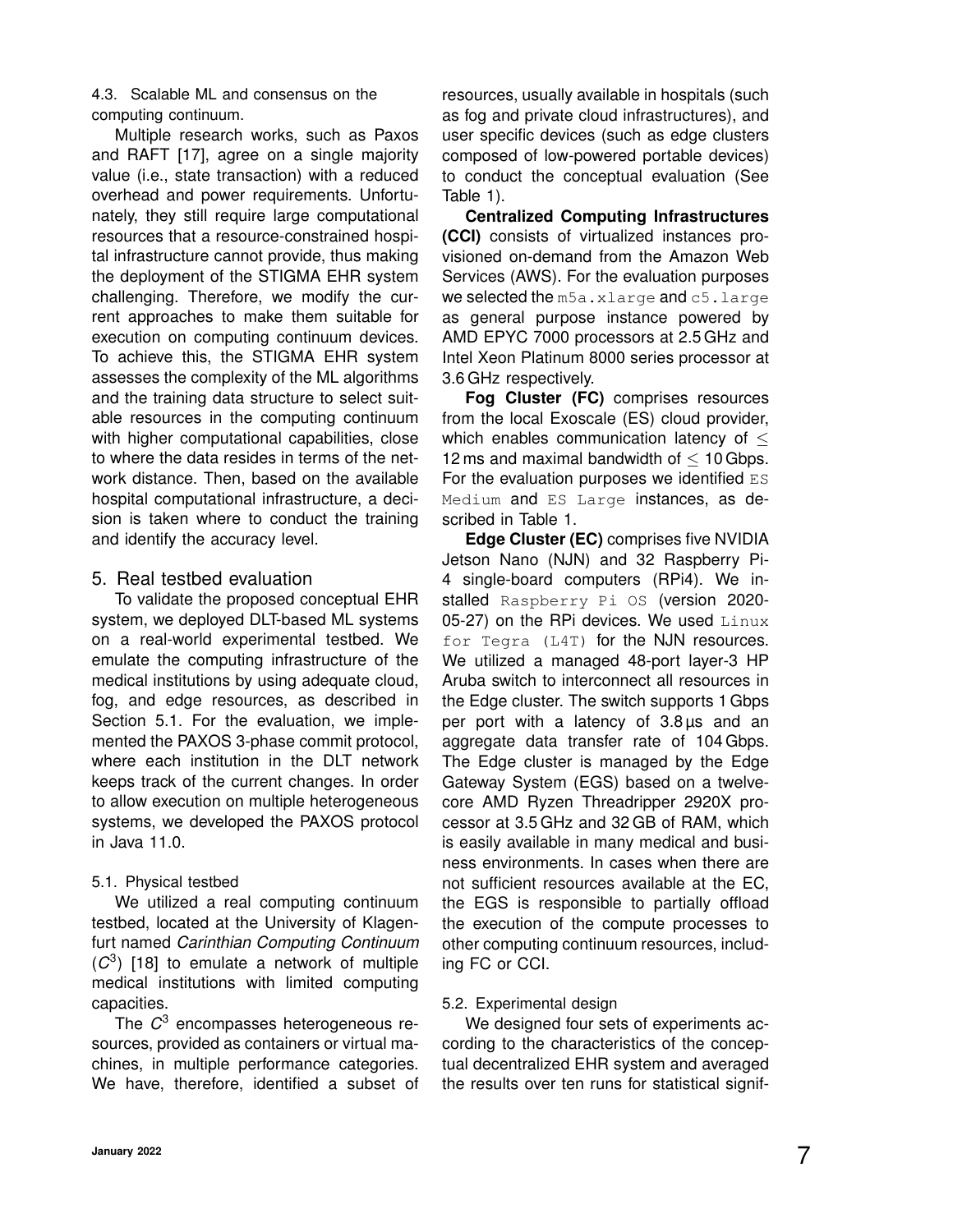|                              | CCI (AWS)                                 |            |            |                                | EС        |                          |                  |
|------------------------------|-------------------------------------------|------------|------------|--------------------------------|-----------|--------------------------|------------------|
| Instance / Device m5a.xlarge |                                           | c5.large   |            | Exoscale Large Exoscale Medium | EGS       | <b>NJN</b>               | RP <sub>i4</sub> |
| CPU type                     | AMD EPYC 7000 Platinum 8180 Platinum 8180 | Intel Xeon | Intel Xeon | Intel Xeon                     | AMD Ryzen | Tegra X1 and             | <b>ARM</b>       |
|                              |                                           |            |            | Platinum 8180                  | 2920      | ARM Cortex A57 Cortex 72 |                  |
| $ CPU \, clock \,  GHz $     | 2.5                                       | 3.6        | 3.6        | 3.6                            | 3.5       | 1.43                     | 1.5              |
| Memory [GB]                  | 32                                        |            |            |                                | 32        |                          |                  |
| Storage [GB]                 | 120                                       | 120        | 120        | 120                            | 1.000     | 64                       | 64               |
| $BW$ [Mb/s]                  | 27                                        | 26         | 65         | 65                             | 813       | 450                      | 800              |

Table 1: The  $C^3$  testbed configuration.

icance:

- **DLT network initialization time** evaluates the initialization time of the EHR network encompassing multiple medical institutions in the range of  $\{3, 5, 7, 10\}$ . The medical institution that initializes the EHR network is considered as the first leader, where the leader interval is 30 ms and the delay between voting rounds is 100 ms. The medical institutions join the EHR network in regular intervals of 10 s.
- **Consensus time** evaluates the time needed for the network encompassing all medical institutions in the range of  $\{3, 5, 7, 10\}$  to reach a consensus on a single value. Similar to the previous experiment, the leader interval is 30 ms and the delay between voting rounds is 100 ms. The consensus time is only measured after the network is fully initialized with all participating institutions.
- **ML training time** evaluates the training process of a *convolutional neural network* for object detection with medical multimodal data from laparoscopic procedures [19] limited to 500 samples. The convolutional network has three layers with a kernel size in the range {32, 64, 128} and accuracy of 97%. The ML training time also included the overhead required for transferring the trained model to the device where inference will be performed.
- **Edge accuracy** evaluates the trade-off between the accuracy and the training time for the above described *convolutional neural network* on the computing continuum devices. This experiment compares the execution time for training the neural network with an average accuracy of 85% and 70%.
- **Data transfer time** measures the time for transfer of one MB of raw data between

an IoT device, connected to the *C* 3 infrastructure, and the corresponding destination resource. The transfer time has been measured using the Prometheus monitoring system.







Figure 2a shows that the current consensus algorithms have limited scalability considering the process of the network initialization. We can observe that the initialization of the EHR network with ten medical institutions can take up to 28 times more time compared to a small network of three institutions, which limits the number of participating institutions in a single decentralized EHR system. However,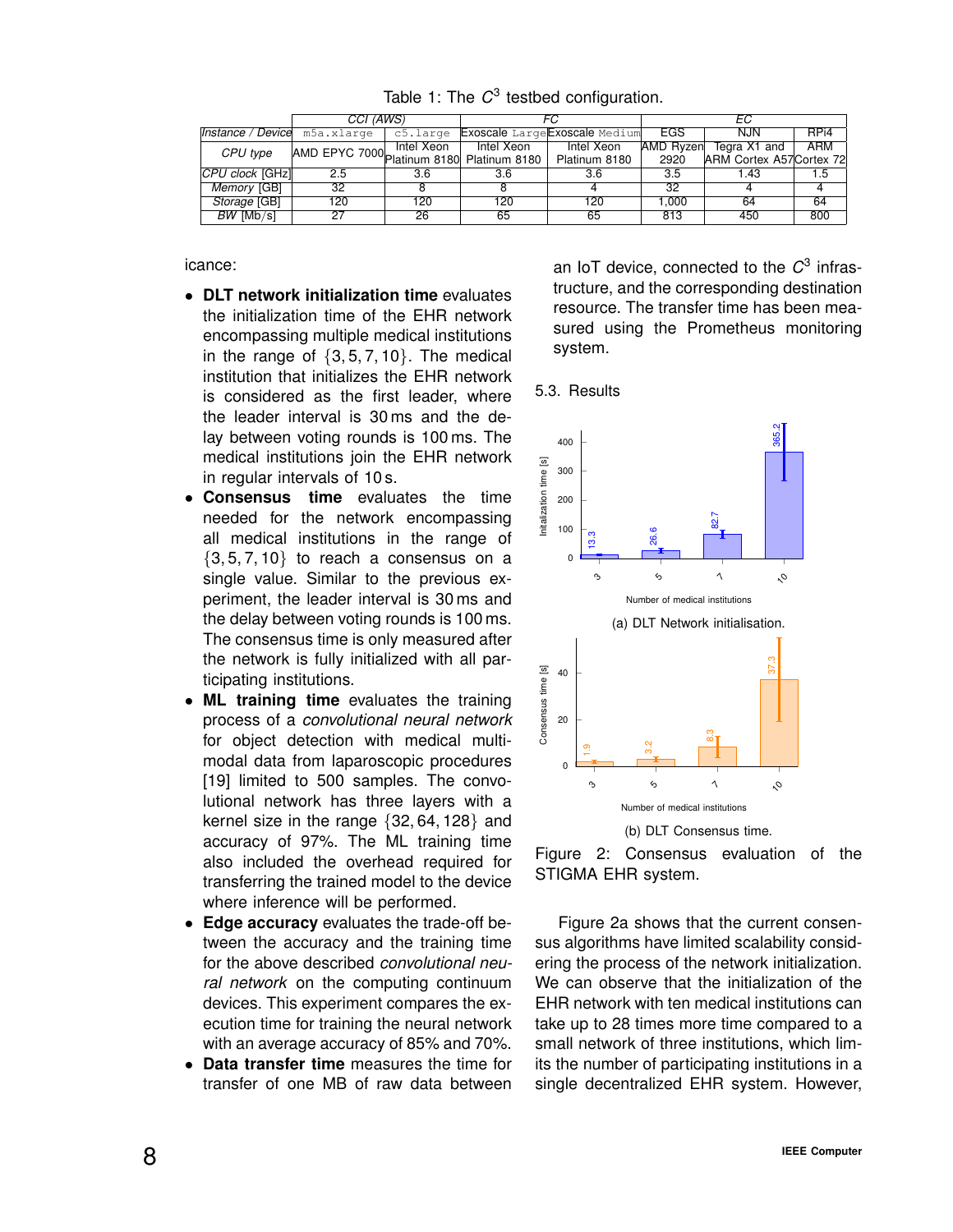



(b) Average training time for lower model accuracy. Figure 3: ML training in the STIGMA EHR system.



Figure 4: Effective time for transfer of 1 MB of data.

the standard deviation ranges from 29% for ten participating institutions to 58% for three. The reason for the scalability limitation is that all consensus messages must be relayed through a single coordinator, which although is not a single point of failure, it is a potential performance bottleneck. This is evident during the network initialisation for large number of institutions. However, this experiment proves that up to ten medical institutions can be federated in a single overlay with minimal initialisation overhead.

Furthermore, in Figure 2b we observe a similar trend related to the time needed to reach consensus. The EHR network composed of ten institutions required almost 19 times more time to reach a consensus compared to the small three institutions network. However, we observe a much lower standard deviation, which ranges from 18% for seven participating institutions to 31% for three. Furthermore, compared to proof-of-work approach, implemented in the blockchain protocol, our approach is more efficient in terms or computing resources.

Figure 3a evaluates the suitability of the most commonly available resources for performing ML training over multi-modal medical data. We can observe that the specialized devices for ML, such as the NJN device, are very suitable for performing these tasks and can be easily afforded by medical institutions. Besides, the available EC devices, extended with other resources from the computing continuum, can achieve very low model training times, making them suitable for supporting decentralized EHR systems, especially in cases when the system utilization is low. The reason for this is that the resources across the computing continuum can meet the conflicting requirements of the EHR systems (such as close proximity to the data source and high performance analysis) due to their high heterogeneity.

Figure 3b evaluates the relationship between the accuracy of the ML model and the execution time on the computing continuum. We can observe that reducing the accuracy from 97% to 85% can reduce the execution time by more than 60%. Furthermore, reducing the accuracy to 70% can reduce the execution time on the constrained devices by 90%. However, the trade-off between the accuracy and the execution time depends on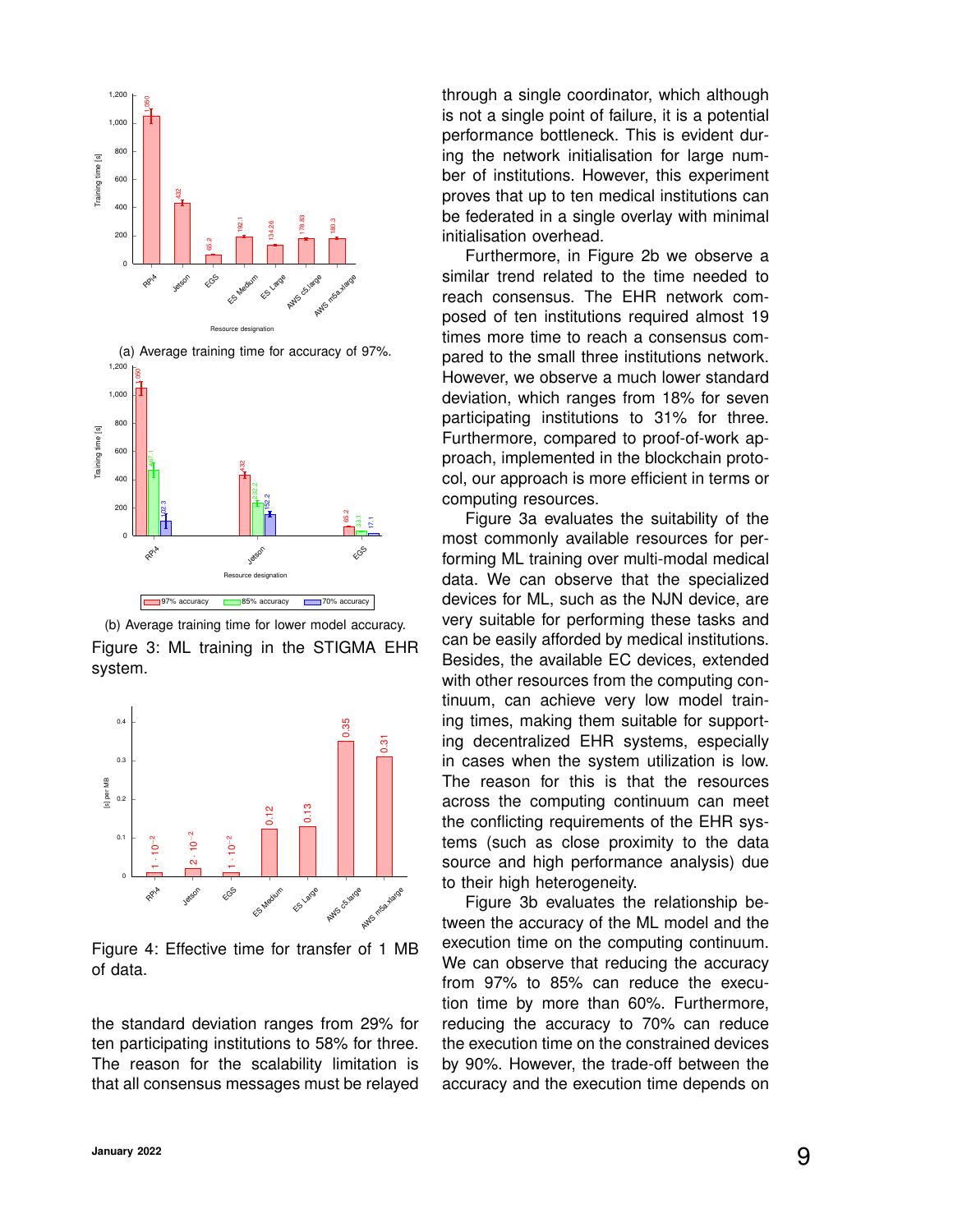the requirements of the EHR system and the specific medical procedure. In general, this allows for various proximity computing techniques to be applied to improve the performance of the ML training without any significant accuracy penalty.

Lastly, Figure 4 analyses the network performance for raw medical data exchange between the different resources available across the computing continuum. We can observe that the RPi4 and EGS devices can achieve very low data transfer times compared to the CCI and FC instances, which could significantly reduce any computing performance advantage the CCI alone can provide.

6. Conclusion and research directions

To release the potential of the decentralized EHR systems and their transparent support by IoT devices, in this article, we explore the need for the creation of an ecosystem to support the complete lifecycle of medical data sharing and processing. The presented approach enables knowledge extraction for improved medical diagnosis, therapy, and stigma reduction on top of decentralized heterogeneous infrastructures as part of the computing continuum and the IoT environments. We, therefore, identify critical research gaps. Based on the identified considerations, we define concrete research and technical actions required for their implementation. Lastly, we implement STIGMA, a conceptual decentralized EHR system as a proof-of-concept. The system yielded promising results in terms of scalability, which indicate that up to seven different medical institutions can be integrated in decentralized overlay with consensus latency of 8 seconds or lower. In terms of ML learning time we observed that the Edge devices can perform similar to the Cloud resources, and some of them, such as the EGS, can even reduce the training time by 60% compared to the cloud.

Lastly, based on the evaluation results of the conceptual STIGMA EHR system we can conclude that decentralized ML over the computing continuum for medical data analysis can be achieved through the utilisation of scalable consensus algorithms over a per-

missioned DLT network with transparent integration of personal IoT devices.

In future, we plan to explore further how we can identify the optimal trade-off between the training accuracy and execution time on low performance devices across the computing continuum.

# **REFERENCES**

- 1. Sarah E Stutterheim, Lenneke Sicking, Ronald Brands, Ineke Baas, Hilde Roberts, Wim H Van Brakel, Lilian Lechner, Gerjo Kok, and Arjan ER Bos. Patient and provider perspectives on hiv and hiv-related stigma in dutch health care settings. *AIDS patient care and STDs*, 28(12):652–665, 2014.
- 2. Pete Beckman, Jack Dongarra, Nicola Ferrier, Geoffrey Fox, Terry Moore, Dan Reed, and Micah Beck. Harnessing the computing continuum for programming our world. *Fog Computing: Theory and Practice*, pages 215–230, 2020.
- 3. Tsung-Ting Kuo and Lucila Ohno-Machado. Modelchain: Decentralized privacy-preserving healthcare predictive modeling framework on private blockchain networks. *arXiv preprint arXiv:1802.01746*, 2018.
- 4. Matthias Mettler. Blockchain technology in healthcare: The revolution starts here. In *2016 IEEE 18th International Conference on e-Health Networking, Applications and Services (Healthcom)*, pages 1–3. IEEE, 2016.
- 5. Micah J Sheller, G Anthony Reina, Brandon Edwards, Jason Martin, and Spyridon Bakas. Multi-institutional deep learning modeling without sharing patient data: A feasibility study on brain tumor segmentation. In *International MICCAI Brainlesion Workshop*, pages 92– 104. Springer, 2018.
- 6. Alex Roehrs, Cristiano André Da Costa, and Rodrigo da Rosa Righi. Omniphr: A distributed architecture model to integrate personal health records. *Journal of biomedical informatics*, 71:70–81, 2017.
- 7. Alex Roehrs, Cristiano André da Costa, Rodrigo da Rosa Righi, Valter Ferreira da Silva, José Roberto Goldim, and Douglas C Schmidt. Analyzing the performance of a blockchain-based personal health record implementation. *Journal of biomedical informatics*, 92:103140, 2019.
- 8. The GemOS System. https://enterprise.gem.co/ gemos/, 2021. [Online; accessed 05-May-2021].
- 9. Shiqiang Wang, Tiffany Tuor, Theodoros Salonidis, Kin K Leung, Christian Makaya, Ting He, and Kevin Chan. When edge meets learning: Adaptive control for resource-constrained distributed machine learning. In